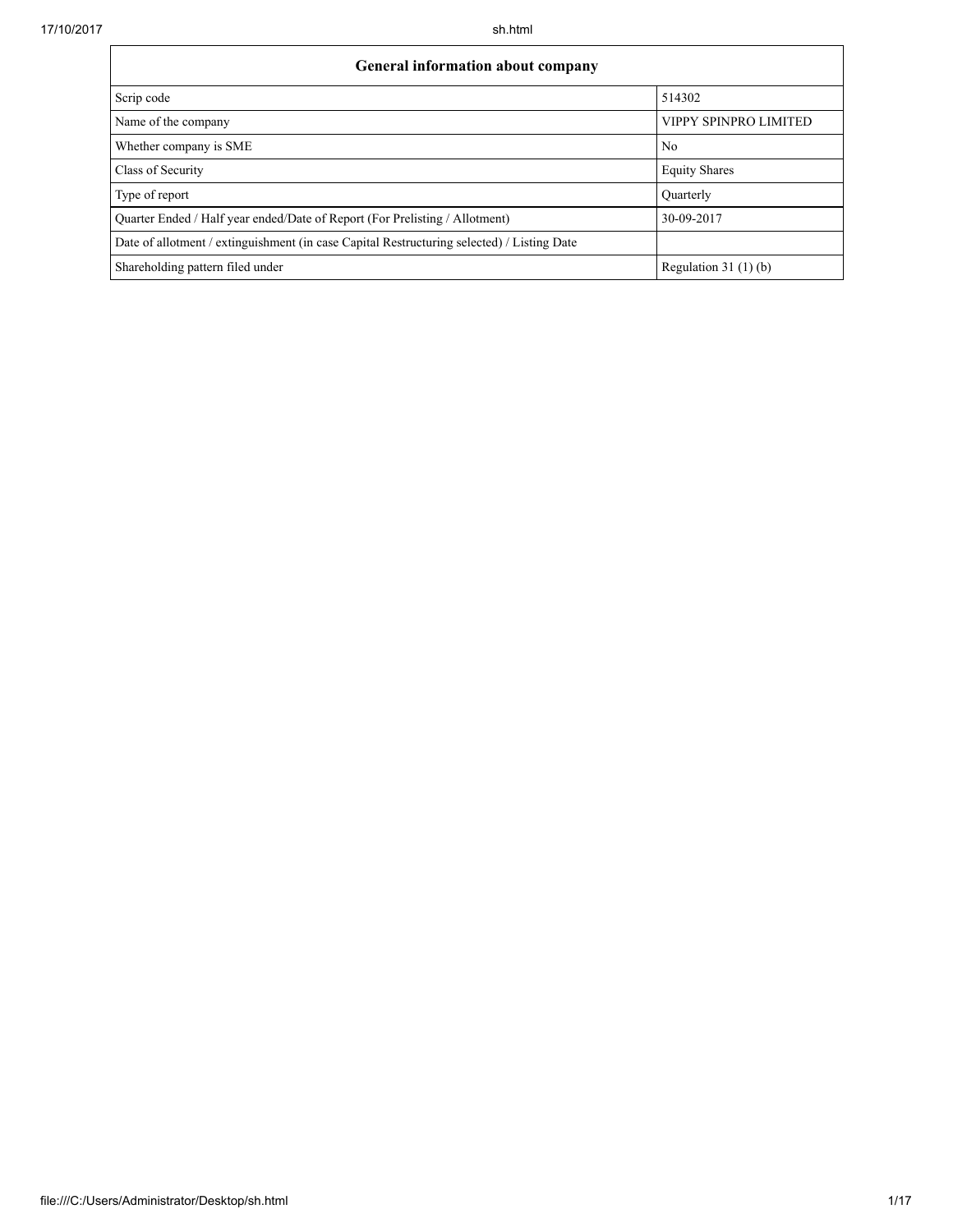| Sr. No.        | Particular                                                                             | Yes/No         |
|----------------|----------------------------------------------------------------------------------------|----------------|
|                | Whether the Listed Entity has issued any partly paid up shares?                        | N <sub>0</sub> |
| 2              | Whether the Listed Entity has issued any Convertible Securities?                       | N <sub>0</sub> |
| $\overline{3}$ | Whether the Listed Entity has issued any Warrants?                                     | N <sub>0</sub> |
| $\overline{4}$ | Whether the Listed Entity has any shares against which depository receipts are issued? | N <sub>0</sub> |
| 5              | Whether the Listed Entity has any shares in locked-in?                                 | N <sub>0</sub> |
| 6              | Whether any shares held by promoters are pledge or otherwise encumbered?               | N <sub>0</sub> |
| $\overline{7}$ | Whether company has equity shares with differential voting rights?                     | N <sub>0</sub> |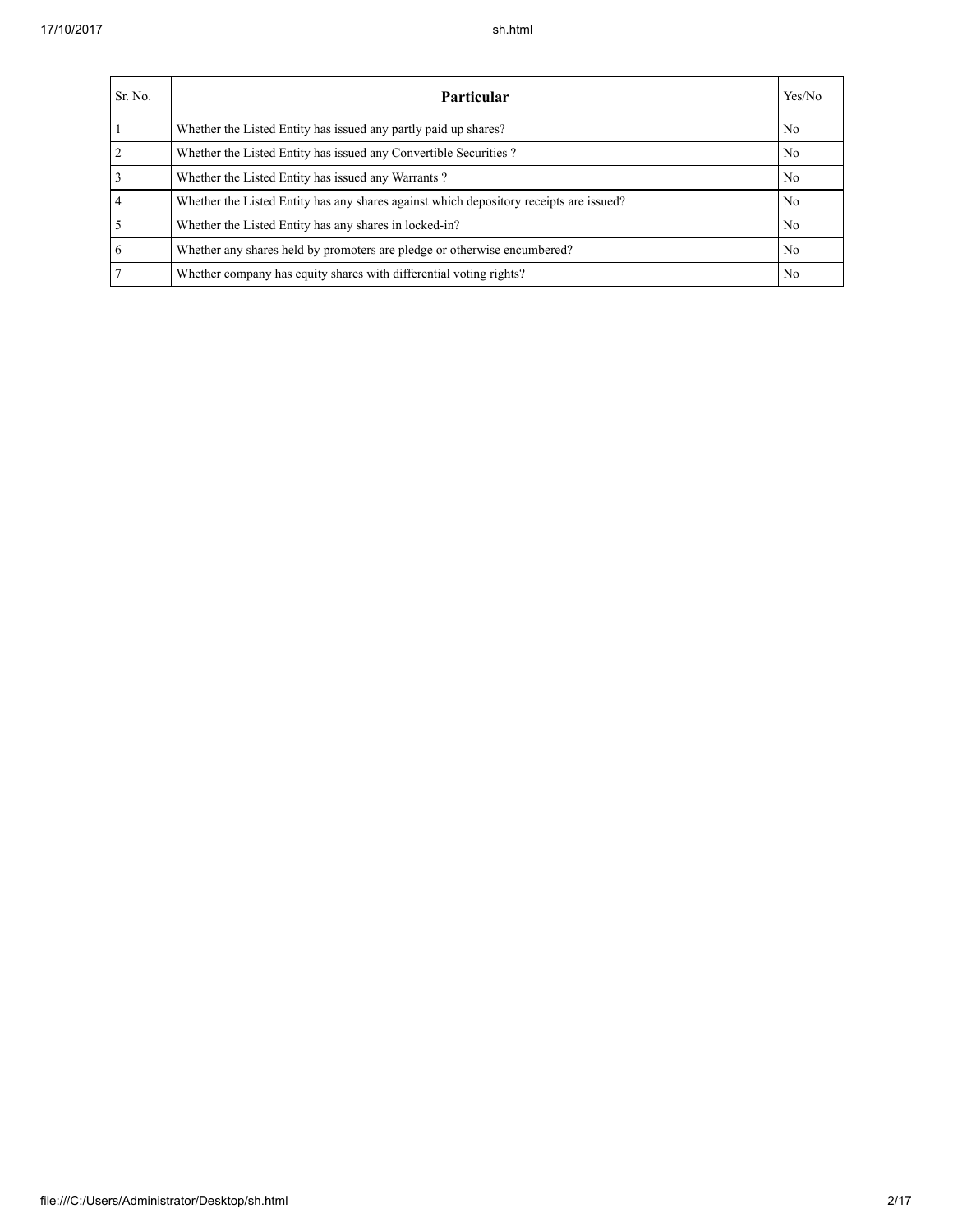| Category        |                                                                                                           | Nos. Of                          | No. of<br>fully paid | No. Of<br>Partly  | No. Of<br>shares         | Total nos.<br>shares | Shareholding as a<br>% of total no. of   | Number of Voting Rights held in each<br>class of securities (IX) |  |               |            |
|-----------------|-----------------------------------------------------------------------------------------------------------|----------------------------------|----------------------|-------------------|--------------------------|----------------------|------------------------------------------|------------------------------------------------------------------|--|---------------|------------|
| Category<br>(I) | of<br>shareholder                                                                                         | shareholders                     | up equity            | paid-up<br>equity | underlying<br>Depository | held (VII)           | shares (calculated<br>as per SCRR, 1957) | No of Voting (XIV) Rights                                        |  |               | Total as a |
|                 | $= (IV) +$<br>(III)<br>shares<br>Receipts<br>shares<br>(II)<br>held (IV)<br>$(V)+(VI)$<br>held(V)<br>(VI) | (VIII) As a $%$ of<br>$(A+B+C2)$ |                      | Class<br>eg:y     | Total                    | $%$ of<br>$(A+B+C)$  |                                          |                                                                  |  |               |            |
| (A)             | Promoter<br>&<br>Promoter<br>Group                                                                        | 10                               | 3286417              |                   |                          | 3286417              | 55.99                                    | 3286417                                                          |  | 3286417 55.99 |            |
| (B)             | Public                                                                                                    | 9296                             | 2583583              |                   |                          | 2583583              | 44.01                                    | 2583583                                                          |  | 2583583       | 44.01      |
| (C)             | Non<br>Promoter-<br>Non Public                                                                            |                                  |                      |                   |                          |                      |                                          |                                                                  |  |               |            |
| (C1)            | <b>Shares</b><br>underlying<br><b>DRs</b>                                                                 |                                  |                      |                   |                          |                      |                                          |                                                                  |  |               |            |
| (C2)            | Shares held<br>by<br>Employee<br>Trusts                                                                   |                                  |                      |                   |                          |                      |                                          |                                                                  |  |               |            |
|                 | Total                                                                                                     | 9306                             | 5870000              |                   |                          | 5870000              | 100                                      | 5870000                                                          |  | 5870000       | 100        |

## Table I - Summary Statement holding of specified securities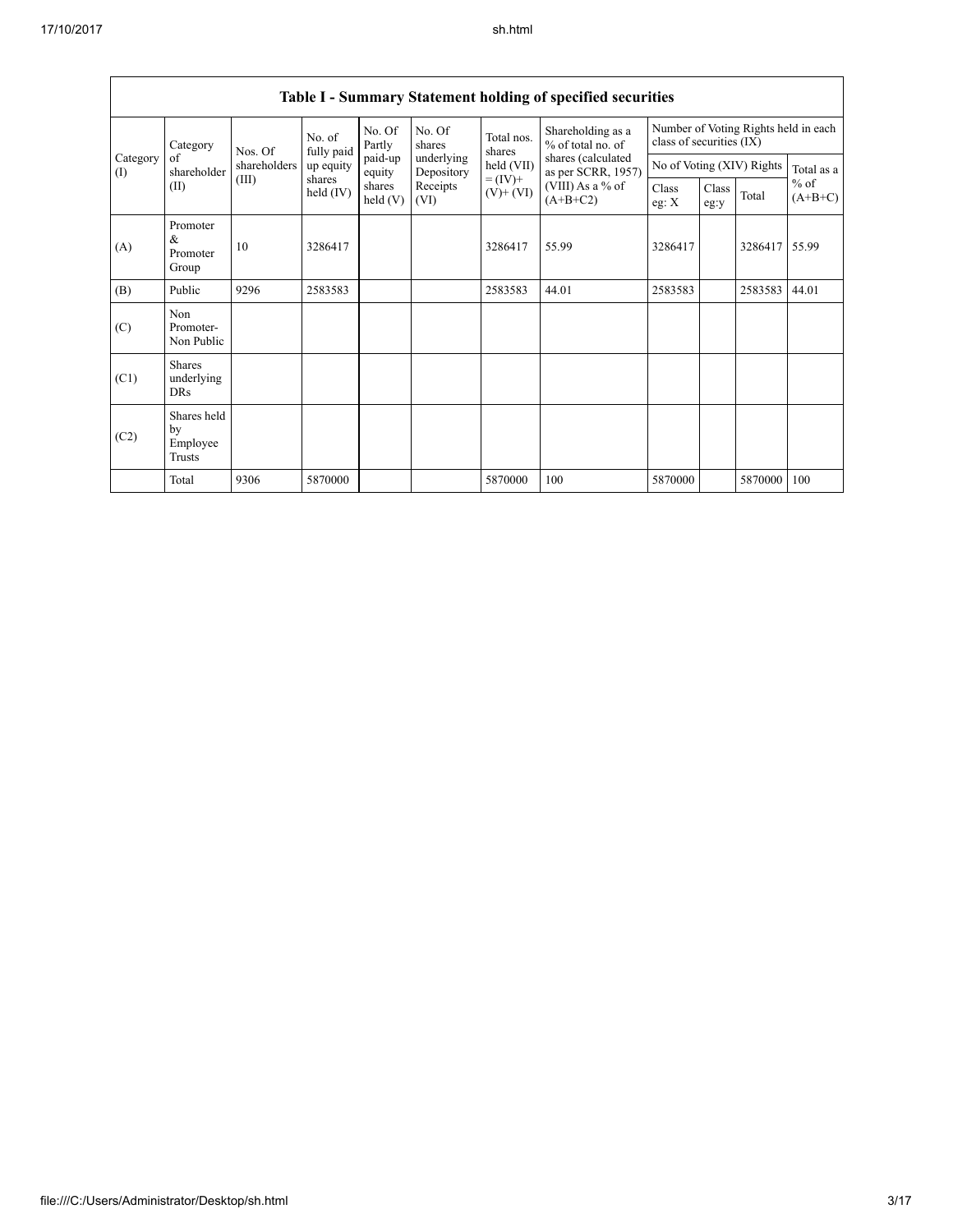Г

|          |                                                                                                                                                                                                                                                                                                                                          |                                                                                            |            | Table I - Summary Statement holding of specified securities                        |                                        |                                                         |                                                                               |  |                                       |
|----------|------------------------------------------------------------------------------------------------------------------------------------------------------------------------------------------------------------------------------------------------------------------------------------------------------------------------------------------|--------------------------------------------------------------------------------------------|------------|------------------------------------------------------------------------------------|----------------------------------------|---------------------------------------------------------|-------------------------------------------------------------------------------|--|---------------------------------------|
| Category | No. Of Shares<br>No. Of<br>Underlying<br>No. of<br><b>Shares</b><br>Category<br><b>Shares</b><br>Outstanding<br>Underlying<br>Underlying<br>convertible<br>of<br>Outstanding<br>shareholder<br>securities and<br>Outstanding<br>convertible<br><b>Warrants</b><br>No. Of<br>(II)<br>securities<br>$(X_i)$<br>Warrants (Xi)<br>(X)<br>(a) |                                                                                            |            | Shareholding, as a %<br>assuming full<br>conversion of<br>convertible securities ( | Number of<br>Locked in<br>shares (XII) |                                                         | Number of<br><b>Shares</b><br>pledged or<br>otherwise<br>encumbered<br>(XIII) |  | Number of<br>equity shares<br>held in |
| (I)      |                                                                                                                                                                                                                                                                                                                                          | as a percentage of<br>diluted share capital)<br>$(XI) = (VII)+(X) As a %$<br>of $(A+B+C2)$ | No.<br>(a) | As a<br>$%$ of<br>total<br><b>Shares</b><br>held<br>(b)                            | N <sub>0</sub><br>(a)                  | As a<br>$%$ of<br>total<br><b>Shares</b><br>held<br>(b) | dematerialized<br>form (XIV)                                                  |  |                                       |
| (A)      | Promoter<br>$\&$<br>Promoter<br>Group                                                                                                                                                                                                                                                                                                    |                                                                                            |            | 55.99                                                                              |                                        |                                                         |                                                                               |  | 3286417                               |
| (B)      | Public                                                                                                                                                                                                                                                                                                                                   |                                                                                            |            | 44.01                                                                              |                                        |                                                         |                                                                               |  | 1406613                               |
| (C)      | Non<br>Promoter-<br>Non Public                                                                                                                                                                                                                                                                                                           |                                                                                            |            |                                                                                    |                                        |                                                         |                                                                               |  |                                       |
| (C1)     | <b>Shares</b><br>underlying<br><b>DRs</b>                                                                                                                                                                                                                                                                                                |                                                                                            |            |                                                                                    |                                        |                                                         |                                                                               |  |                                       |
| (C2)     | Shares held<br>by<br>Employee<br>Trusts                                                                                                                                                                                                                                                                                                  |                                                                                            |            |                                                                                    |                                        |                                                         |                                                                               |  |                                       |
|          | Total                                                                                                                                                                                                                                                                                                                                    |                                                                                            |            | 100                                                                                |                                        |                                                         |                                                                               |  | 4693030                               |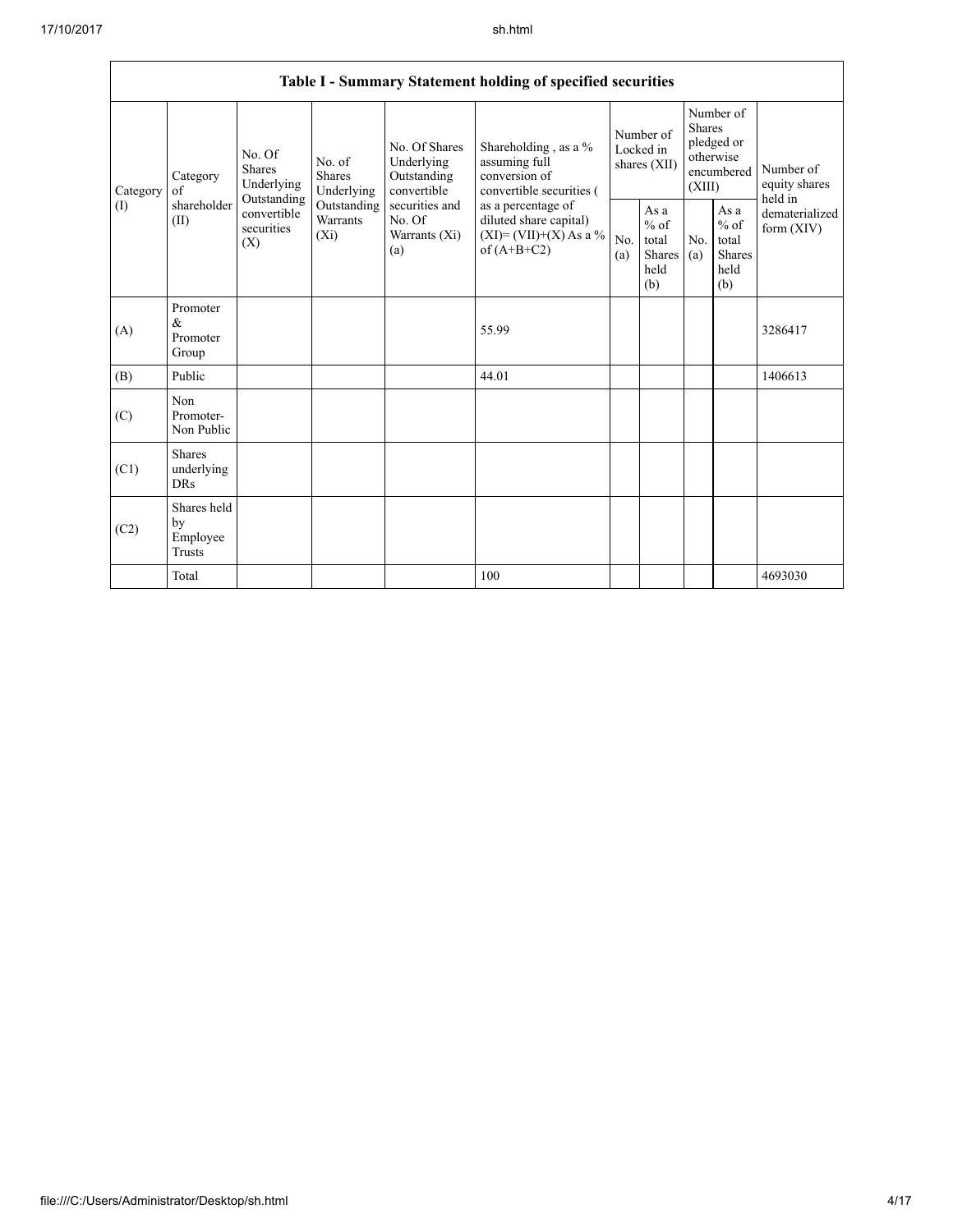|                                                                                             | Table II - Statement showing shareholding pattern of the Promoter and Promoter Group                                |                         |                            |                                 |                                    |                             |                                              |                               |               |                                 |                                 |
|---------------------------------------------------------------------------------------------|---------------------------------------------------------------------------------------------------------------------|-------------------------|----------------------------|---------------------------------|------------------------------------|-----------------------------|----------------------------------------------|-------------------------------|---------------|---------------------------------|---------------------------------|
|                                                                                             |                                                                                                                     |                         | No. of                     | No.<br>Of                       | No. Of                             | Total<br>nos.               | Shareholding<br>as a % of total              | each class of securities (IX) |               | Number of Voting Rights held in |                                 |
| Sr.                                                                                         | Category & Name<br>of the                                                                                           | Nos. Of<br>shareholders | fully<br>paid up<br>equity | Partly<br>paid-<br>up           | shares<br>underlying<br>Depository | shares<br>held<br>$(VII) =$ | no. of shares<br>(calculated as<br>per SCRR, | No of Voting (XIV) Rights     |               |                                 | Total<br>as a %                 |
|                                                                                             | Shareholders (I)                                                                                                    | (III)                   | shares<br>held $(IV)$      | equity<br>shares<br>held<br>(V) | Receipts<br>(VI)                   | $(IV)$ +<br>$(V)$ +<br>(VI) | 1957) (VIII)<br>As a % of<br>$(A+B+C2)$      | Class eg:<br>X                | Class<br>eg:y | Total                           | of<br>Total<br>Voting<br>rights |
| $\boldsymbol{A}$                                                                            | Table II - Statement showing shareholding pattern of the Promoter and Promoter Group                                |                         |                            |                                 |                                    |                             |                                              |                               |               |                                 |                                 |
| (1)                                                                                         | Indian                                                                                                              |                         |                            |                                 |                                    |                             |                                              |                               |               |                                 |                                 |
| (a)                                                                                         | Individuals/Hindu<br>undivided Family                                                                               | 9                       | 3184355                    |                                 |                                    | 3184355                     | 54.25                                        | 3184355                       |               | 3184355                         | 54.25                           |
| (d)                                                                                         | Any Other<br>(specify)                                                                                              | 1                       | 102062                     |                                 |                                    | 102062                      | 1.74                                         | 102062                        |               | 102062                          | 1.74                            |
| Sub-Total (A)<br>(1)                                                                        |                                                                                                                     | 10                      | 3286417                    |                                 |                                    | 3286417                     | 55.99                                        | 3286417                       |               | 3286417 55.99                   |                                 |
| (2)                                                                                         | Foreign                                                                                                             |                         |                            |                                 |                                    |                             |                                              |                               |               |                                 |                                 |
| Total<br>Shareholding<br>of Promoter<br>and Promoter<br>Group $(A)=$<br>$(A)(1)+(A)$<br>(2) |                                                                                                                     | 10                      | 3286417                    |                                 |                                    | 3286417                     | 55.99                                        | 3286417                       |               | 3286417 55.99                   |                                 |
| $\, {\bf B}$                                                                                | Table III - Statement showing shareholding pattern of the Public shareholder                                        |                         |                            |                                 |                                    |                             |                                              |                               |               |                                 |                                 |
| (1)                                                                                         | Institutions                                                                                                        |                         |                            |                                 |                                    |                             |                                              |                               |               |                                 |                                 |
| (a)                                                                                         | Mutual Funds                                                                                                        | 3                       | 3800                       |                                 |                                    | 3800                        | 0.06                                         | 3800                          |               | 3800                            | 0.06                            |
| Sub-Total (B)<br>(1)                                                                        |                                                                                                                     | 3                       | 3800                       |                                 |                                    | 3800                        | 0.06                                         | 3800                          |               | 3800                            | 0.06                            |
| (3)                                                                                         | Non-institutions                                                                                                    |                         |                            |                                 |                                    |                             |                                              |                               |               |                                 |                                 |
| (a(i))                                                                                      | Individuals -<br>i.Individual<br>shareholders<br>holding nominal<br>share capital up to<br>Rs. 2 lakhs.             | 8788                    | 1847054                    |                                 |                                    | 1847054                     | 31.47                                        | 1847054                       |               | 1847054                         | 31.47                           |
| (a(ii))                                                                                     | Individuals - ii.<br>Individual<br>shareholders<br>holding nominal<br>share capital in<br>excess of Rs. 2<br>lakhs. | 5                       | 405861                     |                                 |                                    | 405861                      | 6.91                                         | 405861                        |               | 405861                          | 6.91                            |
| (e)                                                                                         | Any Other<br>(specify)                                                                                              | 500                     | 326868                     |                                 |                                    | 326868                      | 5.57                                         | 326868                        |               | 326868                          | 5.57                            |
| Sub-Total (B)<br>(3)                                                                        |                                                                                                                     | 9293                    | 2579783                    |                                 |                                    | 2579783                     | 43.95                                        | 2579783                       |               | 2579783                         | 43.95                           |
| <b>Total Public</b><br>Shareholding<br>$(B)=(B)(1)+$<br>$(B)(2)+(B)(3)$                     |                                                                                                                     | 9296                    | 2583583                    |                                 |                                    | 2583583                     | 44.01                                        | 2583583                       |               | 2583583                         | 44.01                           |
| $\mathbf C$                                                                                 | Table IV - Statement showing shareholding pattern of the Non Promoter- Non Public shareholder                       |                         |                            |                                 |                                    |                             |                                              |                               |               |                                 |                                 |
| Total (<br>$A+B+C2$ )                                                                       |                                                                                                                     | 9306                    | 5870000                    |                                 |                                    | 5870000                     | 100                                          | 5870000                       |               | 5870000 100                     |                                 |
| Total<br>$(A+B+C)$                                                                          |                                                                                                                     | 9306                    | 5870000                    |                                 |                                    | 5870000                     | 100                                          | 5870000                       |               | 5870000 100                     |                                 |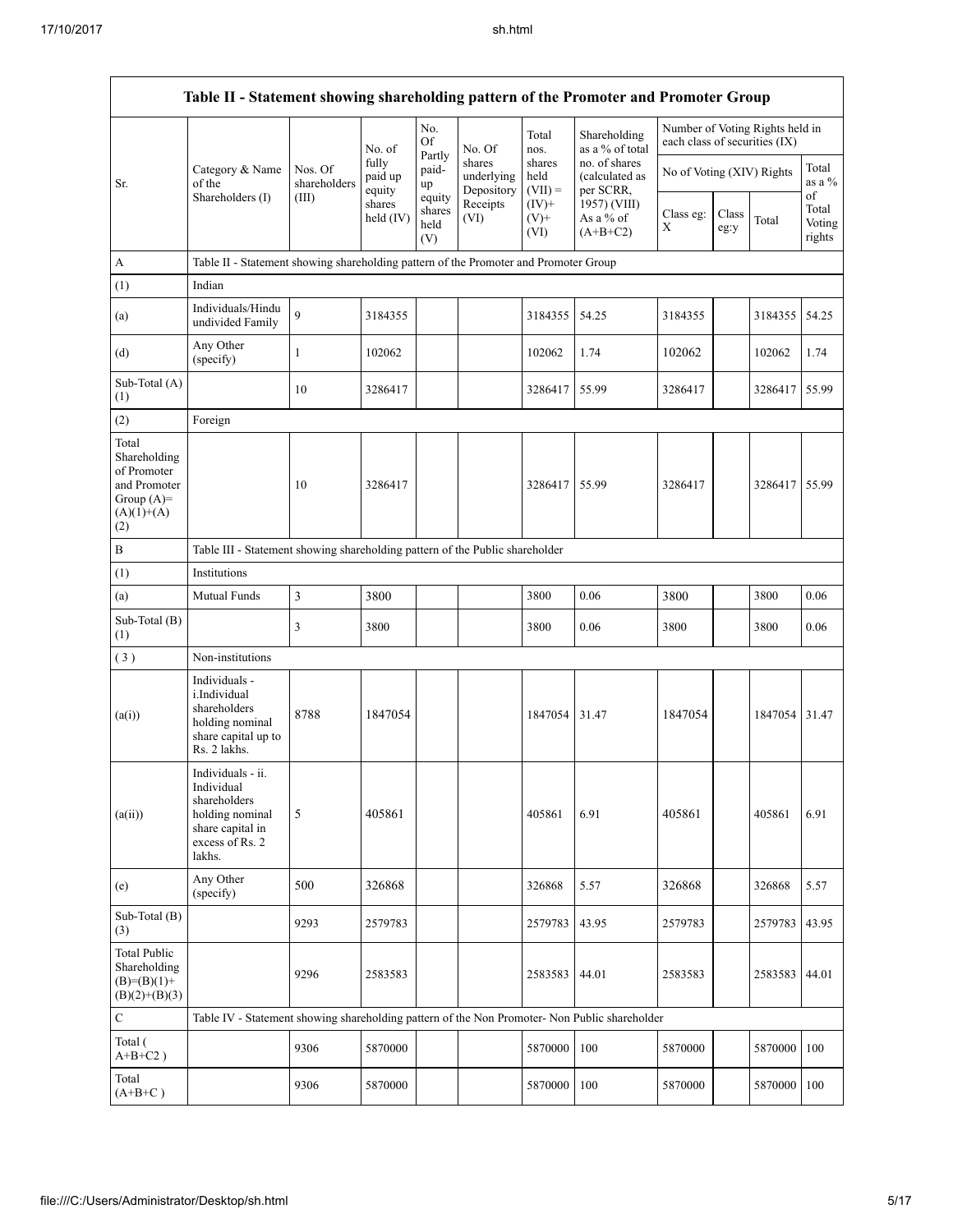| Table II - Statement showing shareholding pattern of the Promoter and Promoter Group    |                                                 |                                       |                                                             |                                                                                                                                                                           |  |                                                  |            |                                                                        |                                       |
|-----------------------------------------------------------------------------------------|-------------------------------------------------|---------------------------------------|-------------------------------------------------------------|---------------------------------------------------------------------------------------------------------------------------------------------------------------------------|--|--------------------------------------------------|------------|------------------------------------------------------------------------|---------------------------------------|
| Sr.                                                                                     | No. Of<br><b>Shares</b><br>Underlying           | No. of<br><b>Shares</b><br>Underlying | No. Of Shares<br>Underlying<br>Outstanding                  | Shareholding, as a %<br>assuming full conversion of<br>convertible securities (as a<br>percentage of diluted share<br>capital) $(XI) = (VII)+(X) As$<br>a % of $(A+B+C2)$ |  | Number of<br>Locked in<br>shares (XII)           |            | Number of<br>Shares<br>pledged or<br>otherwise<br>encumbered<br>(XIII) | Number of<br>equity shares<br>held in |
|                                                                                         | Outstanding<br>convertible<br>securities<br>(X) | Outstanding<br>Warrants<br>$(X_i)$    | convertible<br>securities and<br>No. Of Warrants<br>(Xi)(a) |                                                                                                                                                                           |  | As a<br>$%$ of<br>total<br>Shares<br>held<br>(b) | No.<br>(a) | As a<br>$%$ of<br>total<br><b>Shares</b><br>held<br>(b)                | dematerialized<br>form $(XIV)$        |
| $\boldsymbol{A}$                                                                        |                                                 |                                       |                                                             | Table II - Statement showing shareholding pattern of the Promoter and Promoter Group                                                                                      |  |                                                  |            |                                                                        |                                       |
| (1)                                                                                     | Indian                                          |                                       |                                                             |                                                                                                                                                                           |  |                                                  |            |                                                                        |                                       |
| (a)                                                                                     |                                                 |                                       |                                                             | 54.25                                                                                                                                                                     |  |                                                  |            |                                                                        | 3184355                               |
| (d)                                                                                     |                                                 |                                       |                                                             | 1.74                                                                                                                                                                      |  |                                                  |            |                                                                        | 102062                                |
| Sub-Total (A)<br>(1)                                                                    |                                                 |                                       |                                                             | 55.99                                                                                                                                                                     |  |                                                  |            |                                                                        | 3286417                               |
| (2)                                                                                     | Foreign                                         |                                       |                                                             |                                                                                                                                                                           |  |                                                  |            |                                                                        |                                       |
| Total<br>Shareholding<br>of Promoter<br>and Promoter<br>Group $(A)=$<br>$(A)(1)+(A)(2)$ |                                                 |                                       |                                                             | 55.99                                                                                                                                                                     |  |                                                  |            |                                                                        | 3286417                               |
| $\, {\bf B}$                                                                            |                                                 |                                       |                                                             | Table III - Statement showing shareholding pattern of the Public shareholder                                                                                              |  |                                                  |            |                                                                        |                                       |
| (1)                                                                                     | Institutions                                    |                                       |                                                             |                                                                                                                                                                           |  |                                                  |            |                                                                        |                                       |
| (a)                                                                                     |                                                 |                                       |                                                             | 0.06                                                                                                                                                                      |  |                                                  |            |                                                                        | $\boldsymbol{0}$                      |
| Sub-Total (B)<br>(1)                                                                    |                                                 |                                       |                                                             | 0.06                                                                                                                                                                      |  |                                                  |            |                                                                        | $\boldsymbol{0}$                      |
| (3)                                                                                     | Non-institutions                                |                                       |                                                             |                                                                                                                                                                           |  |                                                  |            |                                                                        |                                       |
| (a(i))                                                                                  |                                                 |                                       |                                                             | 31.47                                                                                                                                                                     |  |                                                  |            |                                                                        | 959484                                |
| (a(ii))                                                                                 |                                                 |                                       |                                                             | 6.91                                                                                                                                                                      |  |                                                  |            |                                                                        | 318061                                |
| (e)                                                                                     |                                                 |                                       |                                                             | 5.57                                                                                                                                                                      |  |                                                  |            |                                                                        | 129068                                |
| Sub-Total (B)<br>(3)                                                                    |                                                 |                                       |                                                             | 43.95                                                                                                                                                                     |  |                                                  |            |                                                                        | 1406613                               |
| <b>Total Public</b><br>Shareholding<br>$(B)= (B)(1) +$<br>$(B)(2)+(B)(3)$               |                                                 |                                       |                                                             | 44.01                                                                                                                                                                     |  |                                                  |            |                                                                        | 1406613                               |
| $\mathbf C$                                                                             |                                                 |                                       |                                                             | Table IV - Statement showing shareholding pattern of the Non Promoter- Non Public shareholder                                                                             |  |                                                  |            |                                                                        |                                       |
| Total (<br>$A+B+C2$ )                                                                   |                                                 |                                       |                                                             | 100                                                                                                                                                                       |  |                                                  |            |                                                                        | 4693030                               |
| Total (A+B+C<br>$\lambda$                                                               |                                                 |                                       |                                                             | 100                                                                                                                                                                       |  |                                                  |            |                                                                        | 4693030                               |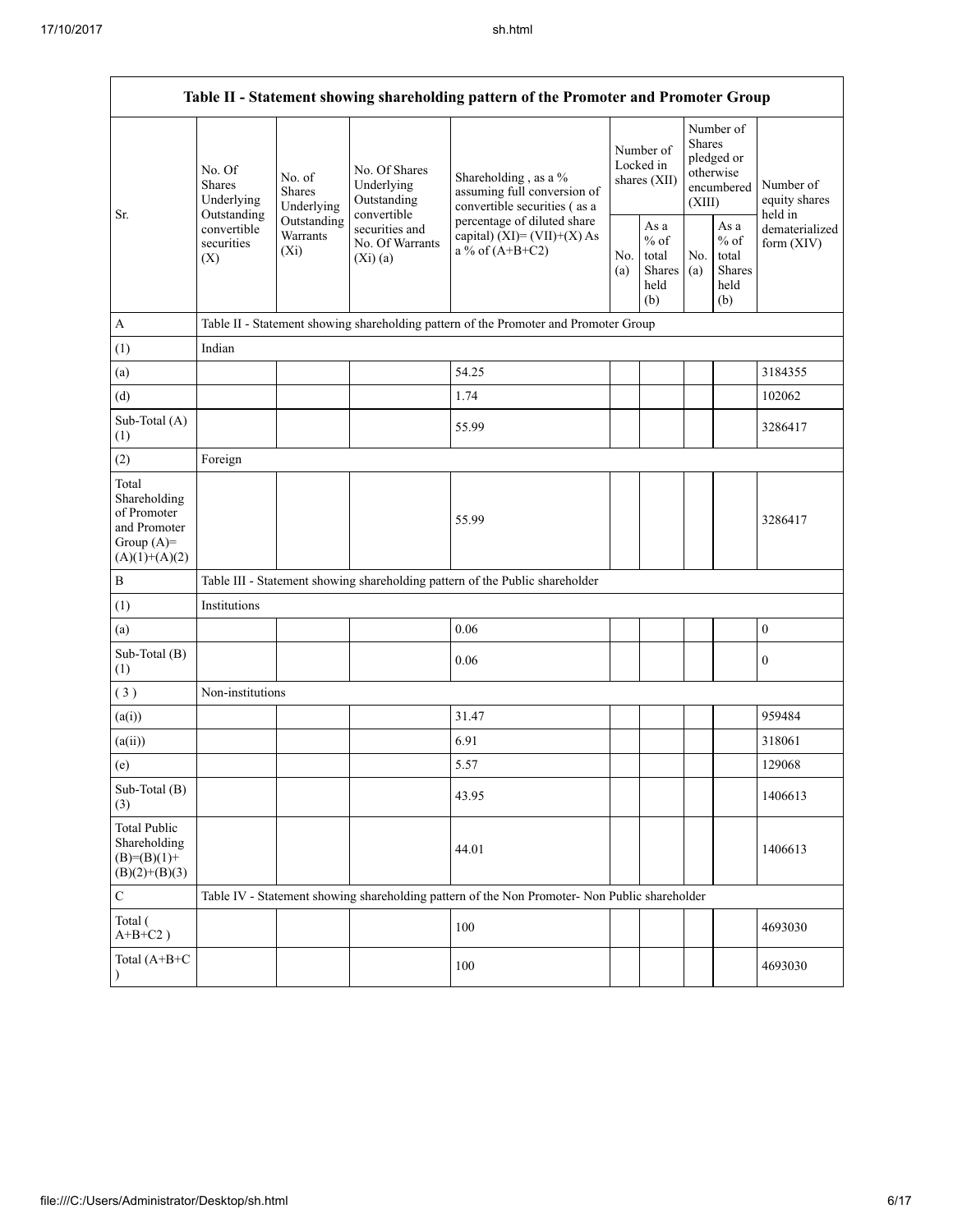| Individuals/Hindu undivided Family                                                                                                                                                                |                                                               |                               |                                |                               |                                  |                             |                                                 |
|---------------------------------------------------------------------------------------------------------------------------------------------------------------------------------------------------|---------------------------------------------------------------|-------------------------------|--------------------------------|-------------------------------|----------------------------------|-----------------------------|-------------------------------------------------|
| Searial No.                                                                                                                                                                                       | $\mathbf{1}$                                                  | $\overline{\mathbf{c}}$       | $\overline{\mathbf{3}}$        | $\sqrt{4}$                    | $\sqrt{5}$                       | $\sqrt{6}$                  | 7                                               |
| Name of the<br>Shareholders<br>(I)                                                                                                                                                                | <b>USHA</b><br><b>MUTHA</b>                                   | <b>PIYUSH</b><br><b>MUTHA</b> | <b>PRANEET</b><br><b>MUTHA</b> | <b>SUNITA</b><br><b>MUTHA</b> | <b>RAHUL</b><br><b>MUTHA HUF</b> | CHANDRAKALA<br><b>MUTHA</b> | VIMALCHAND<br><b>MANMAL</b><br><b>MUTHA HUF</b> |
| PAN(II)                                                                                                                                                                                           | ACAPM7695M                                                    | AJXPM8203B                    | AFTPM5681H                     | AJZPM4769Q                    | AAIHR3665Q                       | ACAPM7693P                  | AADHV9211P                                      |
| No. of fully<br>paid up equity<br>shares held<br>(IV)                                                                                                                                             | 681768                                                        | 521750                        | 521050                         | 468400                        | 337442                           | 259550                      | 183108                                          |
| No. Of Partly<br>paid-up equity<br>shares held (V)                                                                                                                                                |                                                               |                               |                                |                               |                                  |                             |                                                 |
| No. Of shares<br>underlying<br>Depository<br>Receipts (VI)                                                                                                                                        |                                                               |                               |                                |                               |                                  |                             |                                                 |
| Total nos.<br>shares held<br>$(VII) = (IV) +$<br>$(V)+(VI)$                                                                                                                                       | 681768                                                        | 521750                        | 521050                         | 468400                        | 337442                           | 259550                      | 183108                                          |
| Shareholding<br>as a % of total<br>no. of shares<br>(calculated as<br>per SCRR,<br>1957) (VIII)<br>As a % of<br>$(A+B+C2)$                                                                        | 11.61                                                         | 8.89                          | 8.88                           | 7.98                          | 5.75                             | 4.42                        | 3.12                                            |
|                                                                                                                                                                                                   | Number of Voting Rights held in each class of securities (IX) |                               |                                |                               |                                  |                             |                                                 |
| Class eg:X                                                                                                                                                                                        | 681768                                                        | 521750                        | 521050                         | 468400                        | 337442                           | 259550                      | 183108                                          |
| Class eg:y                                                                                                                                                                                        |                                                               |                               |                                |                               |                                  |                             |                                                 |
| Total                                                                                                                                                                                             | 681768                                                        | 521750                        | 521050                         | 468400                        | 337442                           | 259550                      | 183108                                          |
| Total as a % of<br><b>Total Voting</b><br>rights                                                                                                                                                  | 11.61                                                         | 8.89                          | 8.88                           | 7.98                          | 5.75                             | 4.42                        | 3.12                                            |
| No. Of Shares<br>Underlying<br>Outstanding<br>convertible<br>securities $(X)$                                                                                                                     |                                                               |                               |                                |                               |                                  |                             |                                                 |
| No. of Shares<br>Underlying<br>Outstanding<br>Warrants (Xi)                                                                                                                                       |                                                               |                               |                                |                               |                                  |                             |                                                 |
| No. Of Shares<br>Underlying<br>Outstanding<br>convertible<br>securities and<br>No. Of<br>Warrants (Xi)<br>(a)                                                                                     |                                                               |                               |                                |                               |                                  |                             |                                                 |
| Shareholding,<br>as a %<br>assuming full<br>conversion of<br>convertible<br>securities (as a<br>percentage of<br>diluted share<br>capital) $(XI)$ =<br>$(VII)+(Xi)(a)$<br>As a % of<br>$(A+B+C2)$ | 11.61                                                         | 8.89                          | 8.88                           | 7.98                          | 5.75                             | 4.42                        | 3.12                                            |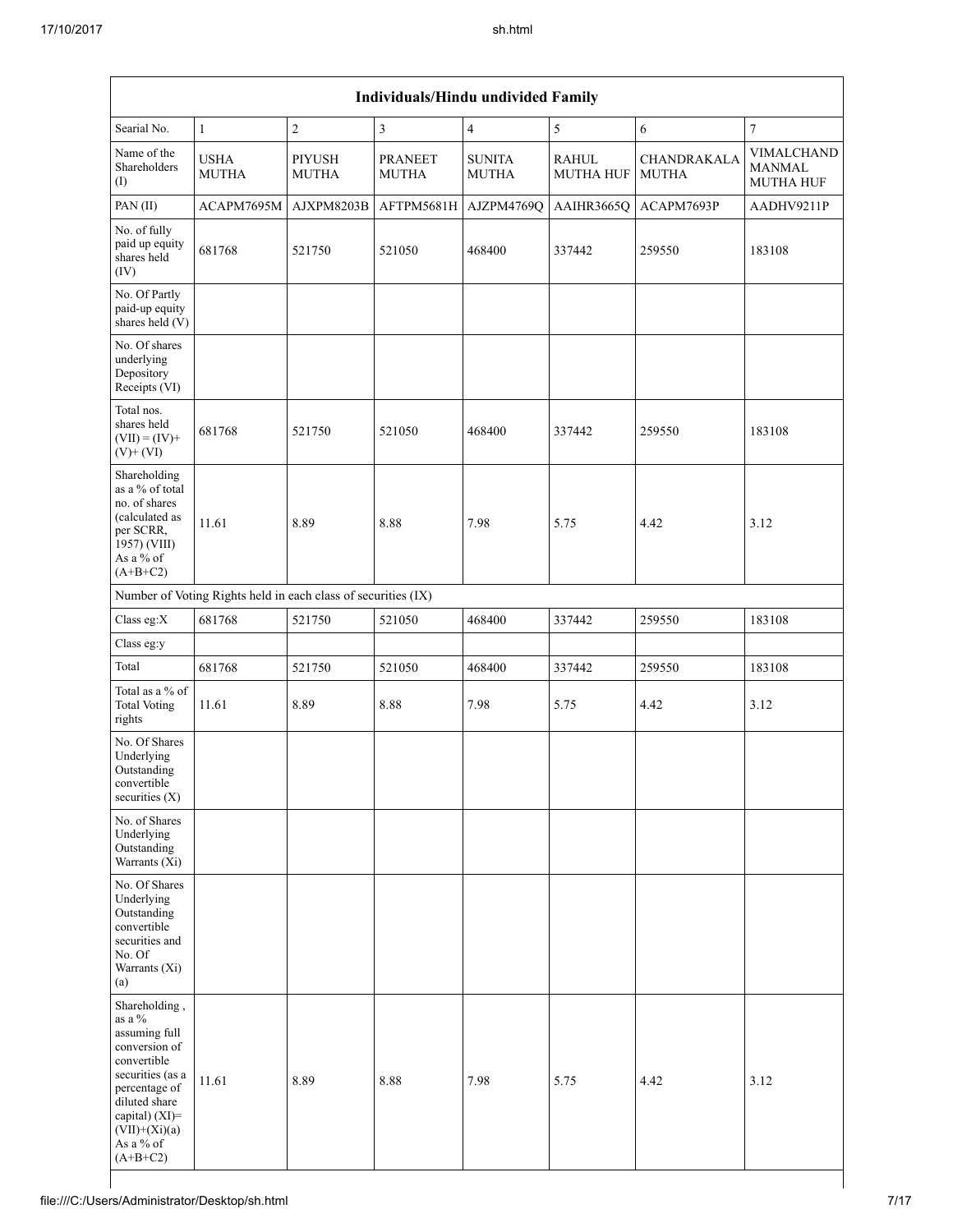J.

| Number of Locked in shares (XII)                                        |                                                         |        |        |        |        |        |        |
|-------------------------------------------------------------------------|---------------------------------------------------------|--------|--------|--------|--------|--------|--------|
| No. $(a)$                                                               |                                                         |        |        |        |        |        |        |
| As a % of total<br>Shares held (b)                                      |                                                         |        |        |        |        |        |        |
|                                                                         | Number of Shares pledged or otherwise encumbered (XIII) |        |        |        |        |        |        |
| No. $(a)$                                                               |                                                         |        |        |        |        |        |        |
| As a % of total<br>Shares held (b)                                      |                                                         |        |        |        |        |        |        |
| Number of<br>equity shares<br>held in<br>dematerialized<br>form $(XIV)$ | 681768                                                  | 521750 | 521050 | 468400 | 337442 | 259550 | 183108 |
| Reason for not providing PAN                                            |                                                         |        |        |        |        |        |        |
| Reason for not<br>providing PAN                                         |                                                         |        |        |        |        |        |        |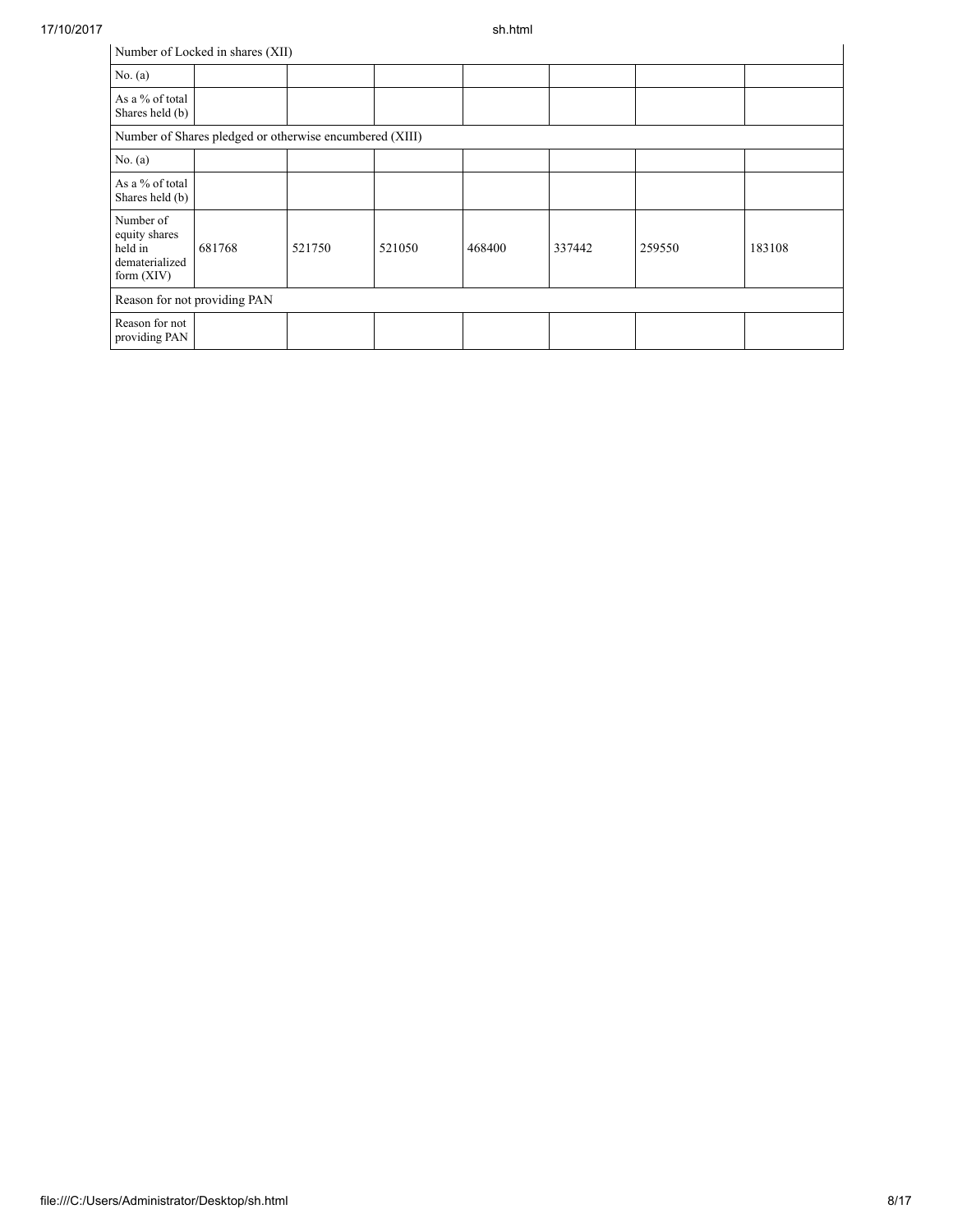| Individuals/Hindu undivided Family                                                                                                                                                       |                                                               |                  |                       |  |  |  |
|------------------------------------------------------------------------------------------------------------------------------------------------------------------------------------------|---------------------------------------------------------------|------------------|-----------------------|--|--|--|
| Searial No.                                                                                                                                                                              | 8                                                             | $\mathfrak{g}$   |                       |  |  |  |
| Name of the<br>Shareholders (I)                                                                                                                                                          | PRITI MUTHA                                                   | PIYUSH MUTHA HUF | Click here to go back |  |  |  |
| PAN (II)                                                                                                                                                                                 | ADUPM8813A                                                    | AAHHP3472L       | Total                 |  |  |  |
| No. of fully paid<br>up equity shares<br>$held$ (IV)                                                                                                                                     | 106796                                                        | 104491           | 3184355               |  |  |  |
| No. Of Partly paid-<br>up equity shares<br>held(V)                                                                                                                                       |                                                               |                  |                       |  |  |  |
| No. Of shares<br>underlying<br>Depository<br>Receipts (VI)                                                                                                                               |                                                               |                  |                       |  |  |  |
| Total nos. shares<br>held $(VII) = (IV) +$<br>$(V)$ + $(VI)$                                                                                                                             | 106796                                                        | 104491           | 3184355               |  |  |  |
| Shareholding as a<br>% of total no. of<br>shares (calculated<br>as per SCRR,<br>1957) (VIII) As a<br>% of $(A+B+C2)$                                                                     | 1.82                                                          | 1.78             | 54.25                 |  |  |  |
|                                                                                                                                                                                          | Number of Voting Rights held in each class of securities (IX) |                  |                       |  |  |  |
| Class eg: $X$                                                                                                                                                                            | 106796                                                        | 104491           | 3184355               |  |  |  |
| Class eg:y                                                                                                                                                                               |                                                               |                  |                       |  |  |  |
| Total                                                                                                                                                                                    | 106796                                                        | 104491           | 3184355               |  |  |  |
| Total as a % of<br><b>Total Voting rights</b>                                                                                                                                            | 1.82                                                          | 1.78             | 54.25                 |  |  |  |
| No. Of Shares<br>Underlying<br>Outstanding<br>convertible<br>securities $(X)$                                                                                                            |                                                               |                  |                       |  |  |  |
| No. of Shares<br>Underlying<br>Outstanding<br>Warrants (Xi)                                                                                                                              |                                                               |                  |                       |  |  |  |
| No. Of Shares<br>Underlying<br>Outstanding<br>convertible<br>securities and No.<br>Of Warrants (Xi)<br>(a)                                                                               |                                                               |                  |                       |  |  |  |
| Shareholding, as a<br>% assuming full<br>conversion of<br>convertible<br>securities (as a<br>percentage of<br>diluted share<br>capital) (XI)=<br>$(VII)+(Xi)(a)$ As a<br>% of $(A+B+C2)$ | 1.82                                                          | 1.78             | 54.25                 |  |  |  |
| Number of Locked in shares (XII)                                                                                                                                                         |                                                               |                  |                       |  |  |  |
| No. (a)                                                                                                                                                                                  |                                                               |                  |                       |  |  |  |
| As a % of total<br>Shares held (b)                                                                                                                                                       |                                                               |                  |                       |  |  |  |
|                                                                                                                                                                                          | Number of Shares pledged or otherwise encumbered (XIII)       |                  |                       |  |  |  |
| No. $(a)$                                                                                                                                                                                |                                                               |                  |                       |  |  |  |
|                                                                                                                                                                                          |                                                               |                  |                       |  |  |  |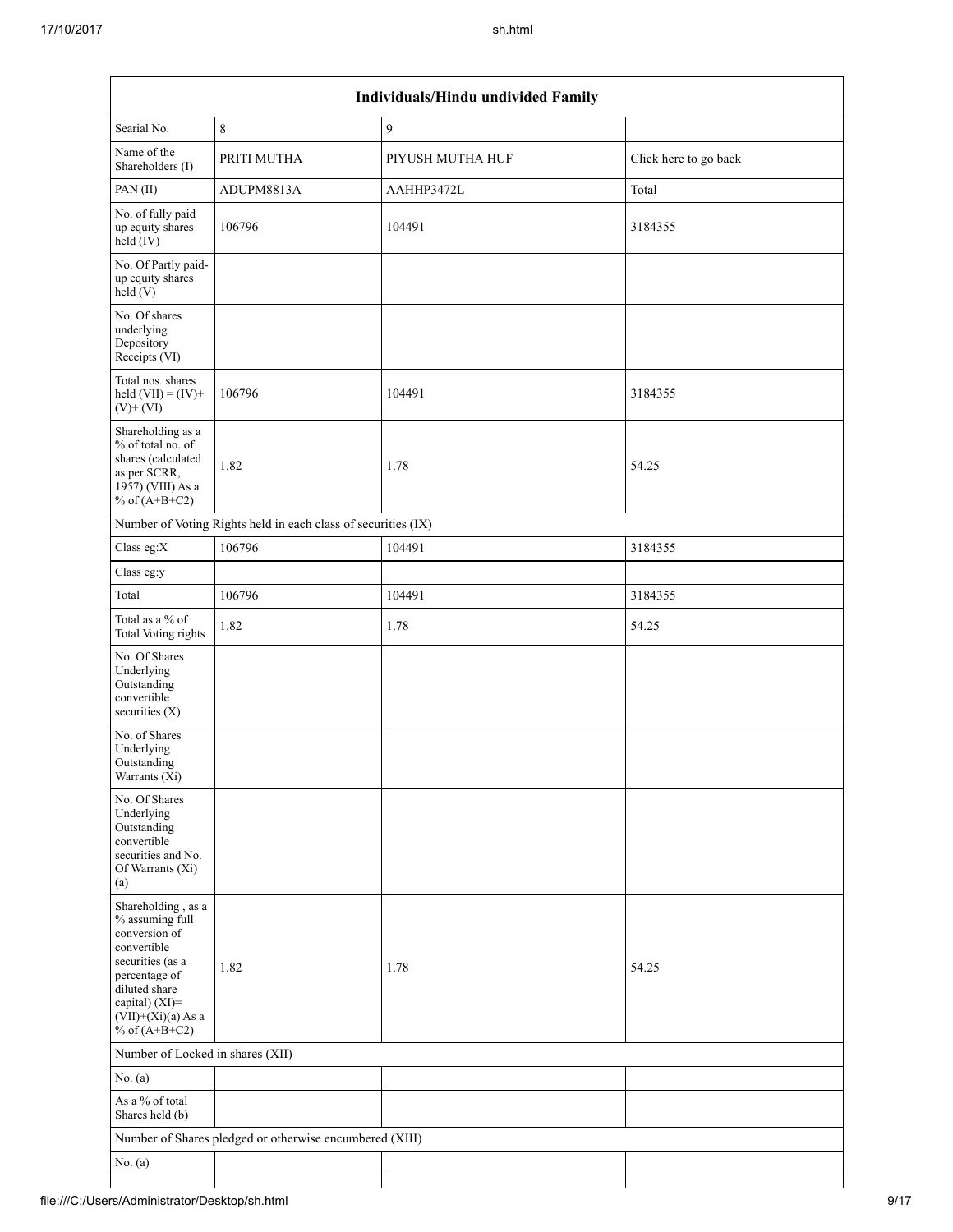| As a % of total<br>Shares held (b)                                   |                              |        |         |  |  |  |
|----------------------------------------------------------------------|------------------------------|--------|---------|--|--|--|
| Number of equity<br>shares held in<br>dematerialized<br>form $(XIV)$ | 106796                       | 104491 | 3184355 |  |  |  |
|                                                                      | Reason for not providing PAN |        |         |  |  |  |
| Reason for not<br>providing PAN                                      |                              |        |         |  |  |  |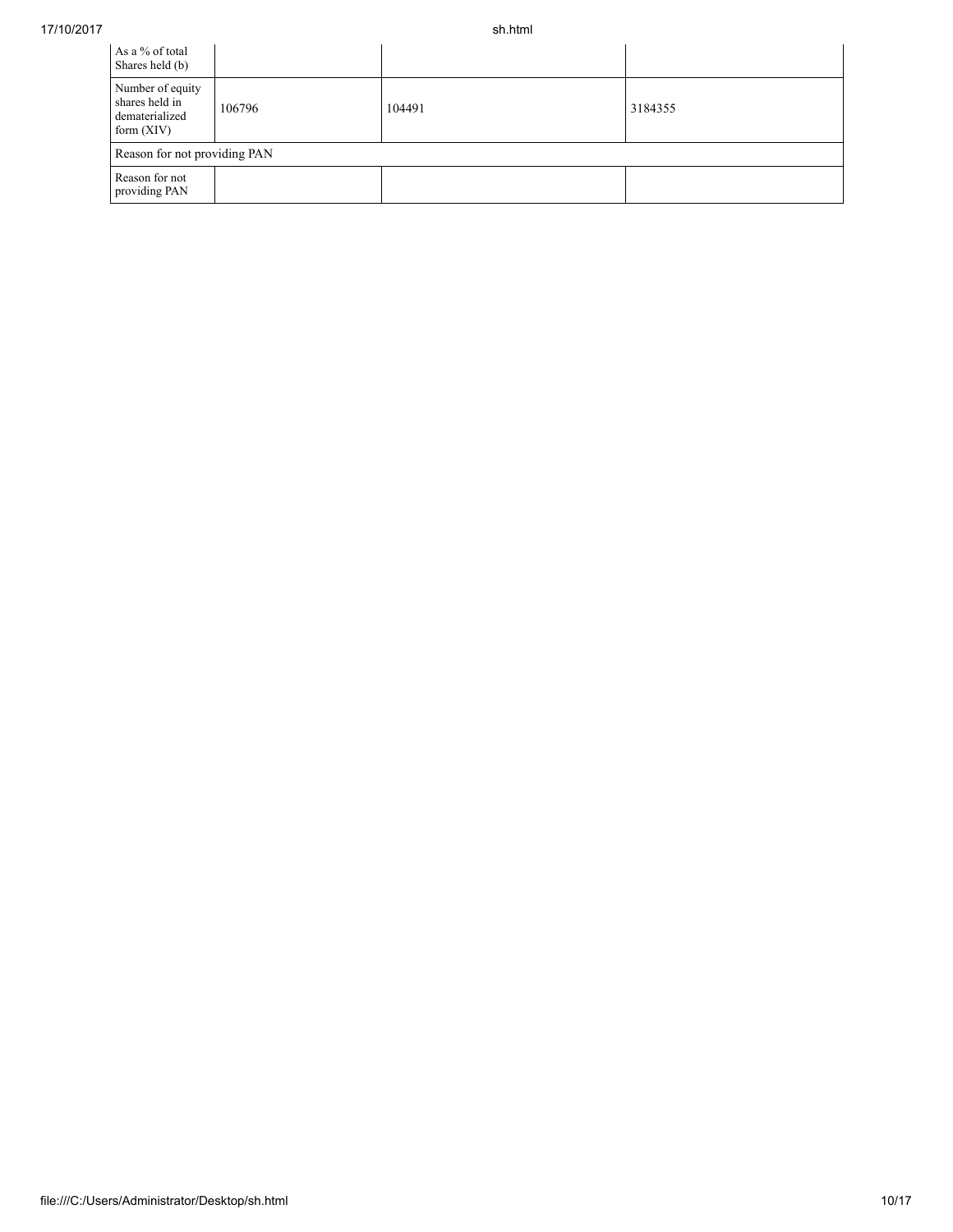| Any Other (specify)                                                                                                                                                                  |                                                               |                       |  |  |  |  |
|--------------------------------------------------------------------------------------------------------------------------------------------------------------------------------------|---------------------------------------------------------------|-----------------------|--|--|--|--|
| Searial No.                                                                                                                                                                          | $\mathbf{1}$                                                  |                       |  |  |  |  |
| Category                                                                                                                                                                             | <b>Bodies Corporate</b>                                       | Click here to go back |  |  |  |  |
| Name of the<br>Shareholders (I)                                                                                                                                                      | <b>SUNGEM IMPEX</b>                                           |                       |  |  |  |  |
| PAN(II)                                                                                                                                                                              | AAACS5895E                                                    | Total                 |  |  |  |  |
| No. of the<br>Shareholders (I)                                                                                                                                                       | $\mathbf{1}$                                                  | 1                     |  |  |  |  |
| No. of fully paid<br>up equity shares<br>$held$ (IV)                                                                                                                                 | 102062                                                        | 102062                |  |  |  |  |
| No. Of Partly paid-<br>up equity shares<br>held $(V)$                                                                                                                                |                                                               |                       |  |  |  |  |
| No. Of shares<br>underlying<br>Depository<br>Receipts (VI)                                                                                                                           |                                                               |                       |  |  |  |  |
| Total nos. shares<br>held $(VII) = (IV) +$<br>$(V)$ + $(VI)$                                                                                                                         | 102062                                                        | 102062                |  |  |  |  |
| Shareholding as a<br>% of total no. of<br>shares (calculated<br>as per SCRR,<br>$19\overline{57}$ ) (VIII) As a<br>% of $(A+B+C2)$                                                   | 1.74                                                          | 1.74                  |  |  |  |  |
|                                                                                                                                                                                      | Number of Voting Rights held in each class of securities (IX) |                       |  |  |  |  |
| Class eg: X                                                                                                                                                                          | 102062                                                        | 102062                |  |  |  |  |
| Class eg:y                                                                                                                                                                           |                                                               |                       |  |  |  |  |
| Total                                                                                                                                                                                | 102062                                                        | 102062                |  |  |  |  |
| Total as a % of<br><b>Total Voting rights</b>                                                                                                                                        | 1.74                                                          | 1.74                  |  |  |  |  |
| No. Of Shares<br>Underlying<br>Outstanding<br>convertible<br>securities $(X)$                                                                                                        |                                                               |                       |  |  |  |  |
| No. of Shares<br>Underlying<br>Outstanding<br>Warrants (Xi)                                                                                                                          |                                                               |                       |  |  |  |  |
| No. Of Shares<br>Underlying<br>Outstanding<br>convertible<br>securities and No.<br>Of Warrants (Xi)<br>(a)                                                                           |                                                               |                       |  |  |  |  |
| Shareholding, as a<br>% assuming full<br>conversion of<br>convertible<br>securities (as a<br>percentage of<br>diluted share<br>capital) (XI)=<br>$(VII)+(X)$ As a %<br>of $(A+B+C2)$ | 1.74                                                          | 1.74                  |  |  |  |  |
| Number of Locked in shares (XII)                                                                                                                                                     |                                                               |                       |  |  |  |  |
| No. $(a)$                                                                                                                                                                            |                                                               |                       |  |  |  |  |
| As a % of total                                                                                                                                                                      |                                                               |                       |  |  |  |  |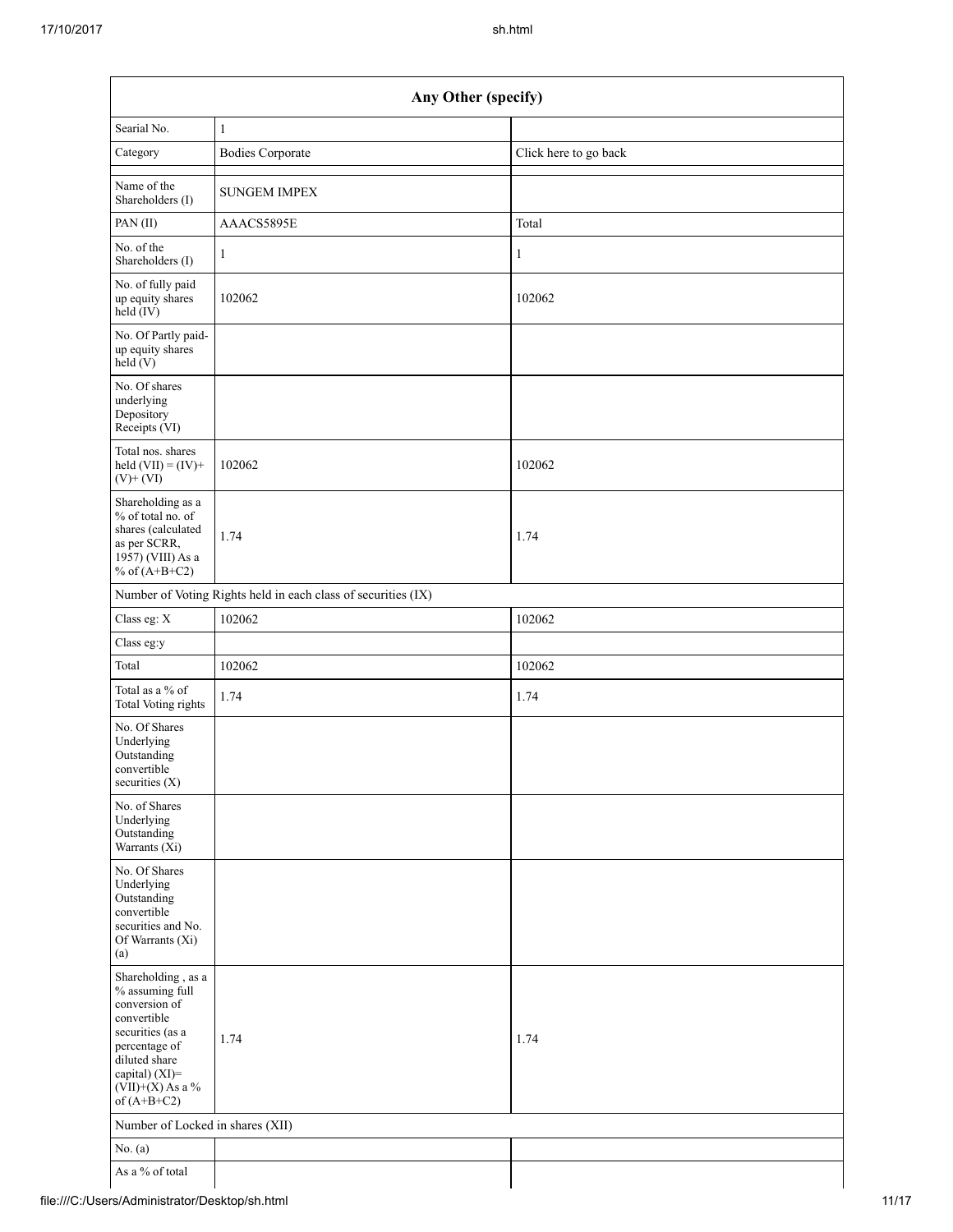17/10/2017 sh.html

| Shares held (b)                                                      |        |        |  |  |  |
|----------------------------------------------------------------------|--------|--------|--|--|--|
| Number of Shares pledged or otherwise encumbered (XIII)              |        |        |  |  |  |
| No. $(a)$                                                            |        |        |  |  |  |
| As a % of total<br>Shares held (b)                                   |        |        |  |  |  |
| Number of equity<br>shares held in<br>dematerialized<br>form $(XIV)$ | 102062 | 102062 |  |  |  |
| Reason for not<br>providing PAN                                      |        |        |  |  |  |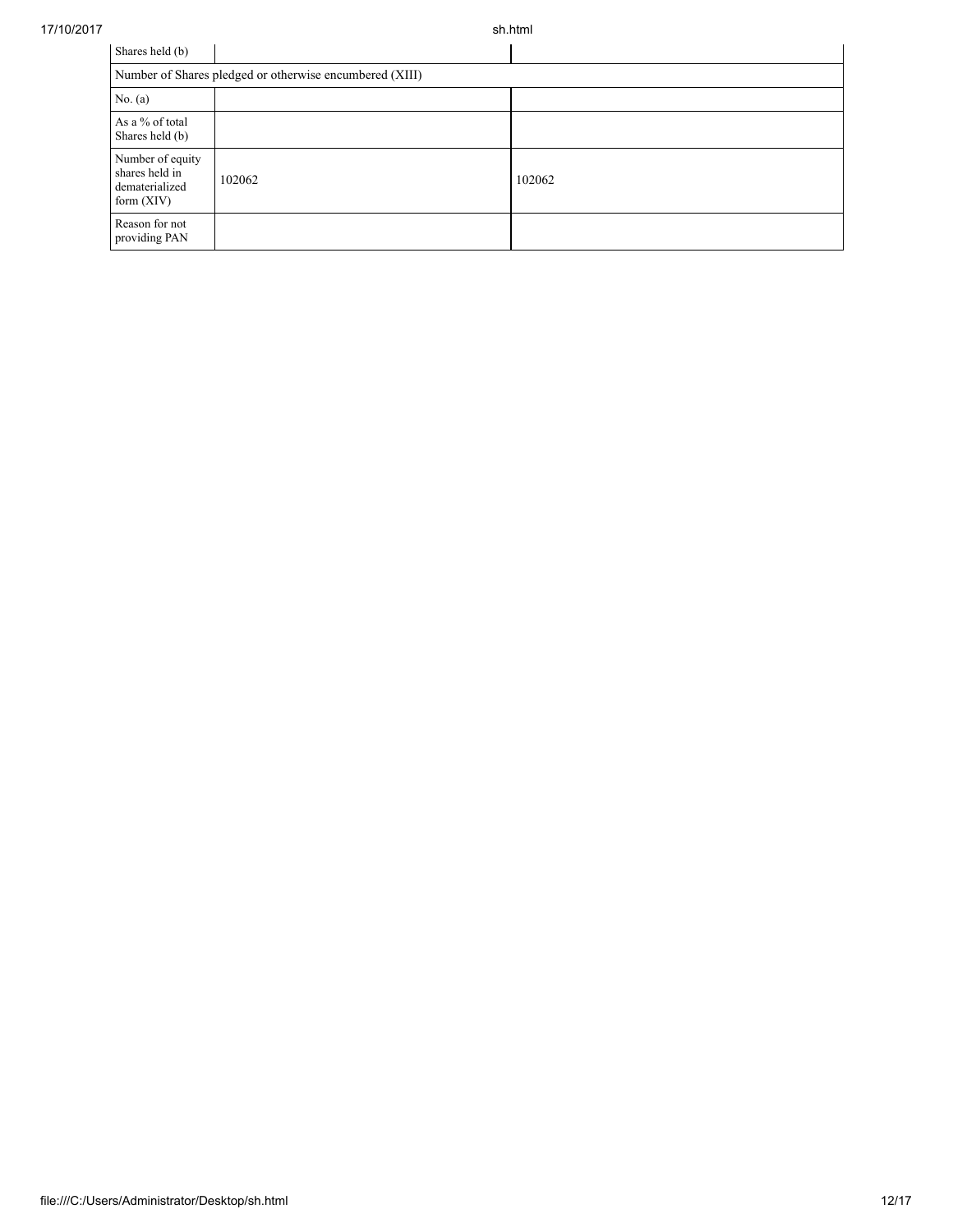Г

| Individuals - ii. Individual shareholders holding nominal share capital in excess of Rs. 2 lakhs.                                                                                    |                                                               |                      |                       |  |
|--------------------------------------------------------------------------------------------------------------------------------------------------------------------------------------|---------------------------------------------------------------|----------------------|-----------------------|--|
| Searial No.                                                                                                                                                                          | $\mathbf{1}$                                                  | $\overline{c}$       |                       |  |
| Name of the<br>Shareholders (I)                                                                                                                                                      | MAHENDRA GIRDHARILAL                                          | <b>SUBRAMANIAN P</b> | Click here to go back |  |
| PAN(II)                                                                                                                                                                              | AAAPW1327L                                                    | AMBPS8931K           | Total                 |  |
| No. of fully paid<br>up equity shares<br>held (IV)                                                                                                                                   | 170111                                                        | 127690               | 297801                |  |
| No. Of Partly paid-<br>up equity shares<br>held(V)                                                                                                                                   |                                                               |                      |                       |  |
| No. Of shares<br>underlying<br>Depository<br>Receipts (VI)                                                                                                                           |                                                               |                      |                       |  |
| Total nos. shares<br>held $(VII) = (IV) +$<br>$(V)$ + $(VI)$                                                                                                                         | 170111                                                        | 127690               | 297801                |  |
| Shareholding as a<br>% of total no. of<br>shares (calculated<br>as per SCRR,<br>1957) (VIII) As a<br>% of $(A+B+C2)$                                                                 | 2.9                                                           | 2.18                 | 5.07                  |  |
|                                                                                                                                                                                      | Number of Voting Rights held in each class of securities (IX) |                      |                       |  |
| Class eg: X                                                                                                                                                                          | 170111                                                        | 127690               | 297801                |  |
| Class eg:y                                                                                                                                                                           |                                                               |                      |                       |  |
| Total                                                                                                                                                                                | 170111                                                        | 127690               | 297801                |  |
| Total as a % of<br><b>Total Voting rights</b>                                                                                                                                        | 2.9                                                           | 2.18                 | 5.07                  |  |
| No. Of Shares<br>Underlying<br>Outstanding<br>convertible<br>securities (X)                                                                                                          |                                                               |                      |                       |  |
| No. of Shares<br>Underlying<br>Outstanding<br>Warrants (Xi)                                                                                                                          |                                                               |                      |                       |  |
| No. Of Shares<br>Underlying<br>Outstanding<br>convertible<br>securities and No.<br>Of Warrants (Xi)<br>(a)                                                                           |                                                               |                      |                       |  |
| Shareholding, as a<br>% assuming full<br>conversion of<br>convertible<br>securities (as a<br>percentage of<br>diluted share<br>capital) (XI)=<br>$(VII)+(X)$ As a %<br>of $(A+B+C2)$ | 2.9                                                           | 2.18                 | 5.07                  |  |
| Number of Locked in shares (XII)                                                                                                                                                     |                                                               |                      |                       |  |
| No. $(a)$                                                                                                                                                                            |                                                               |                      |                       |  |
| As a % of total<br>Shares held (b)                                                                                                                                                   |                                                               |                      |                       |  |
| Number of equity<br>shares held in<br>dematerialized<br>form $(XIV)$                                                                                                                 | 170111                                                        | 127690               | 297801                |  |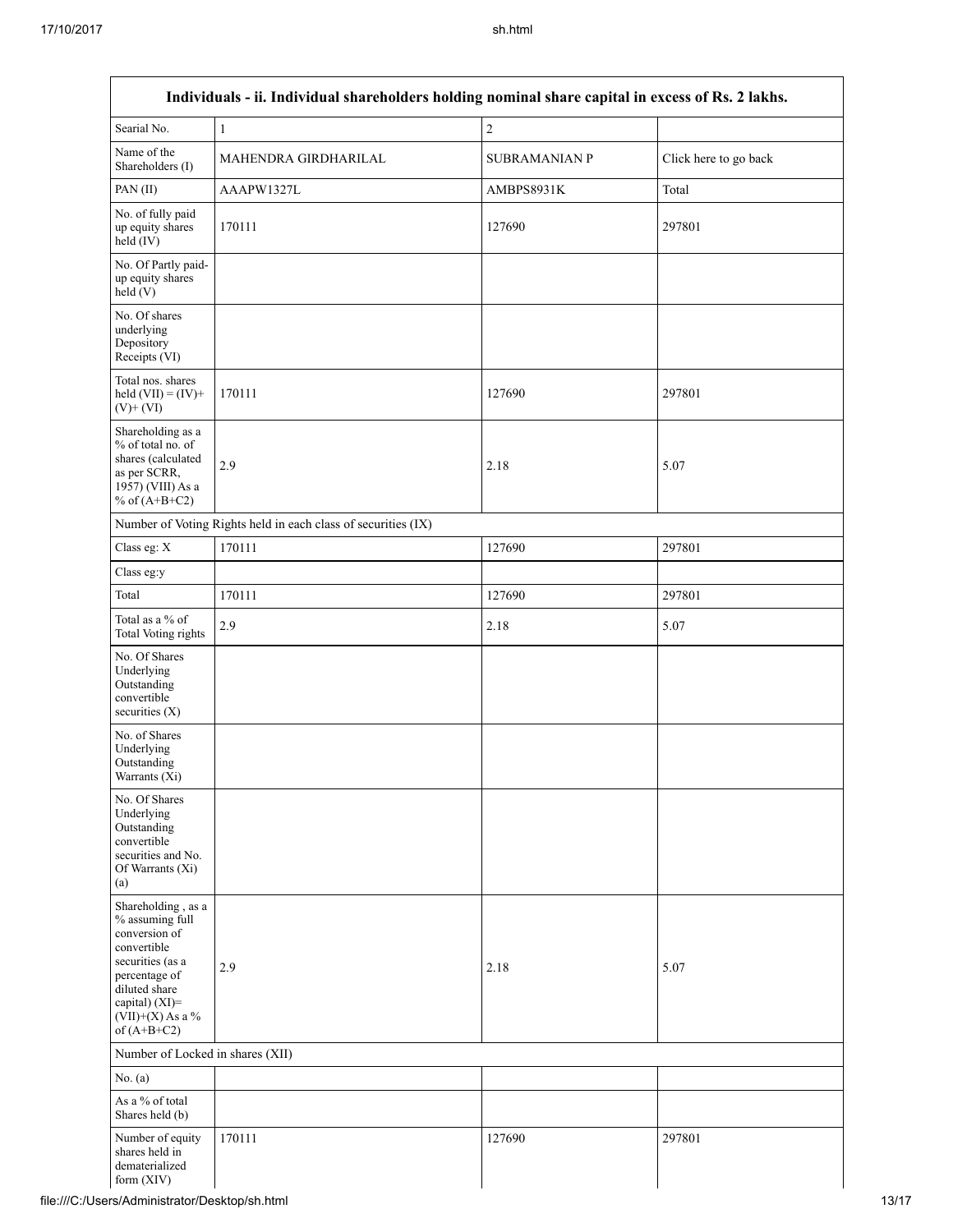| Reason for not providing PAN    |  |  |  |  |  |
|---------------------------------|--|--|--|--|--|
| Reason for not<br>providing PAN |  |  |  |  |  |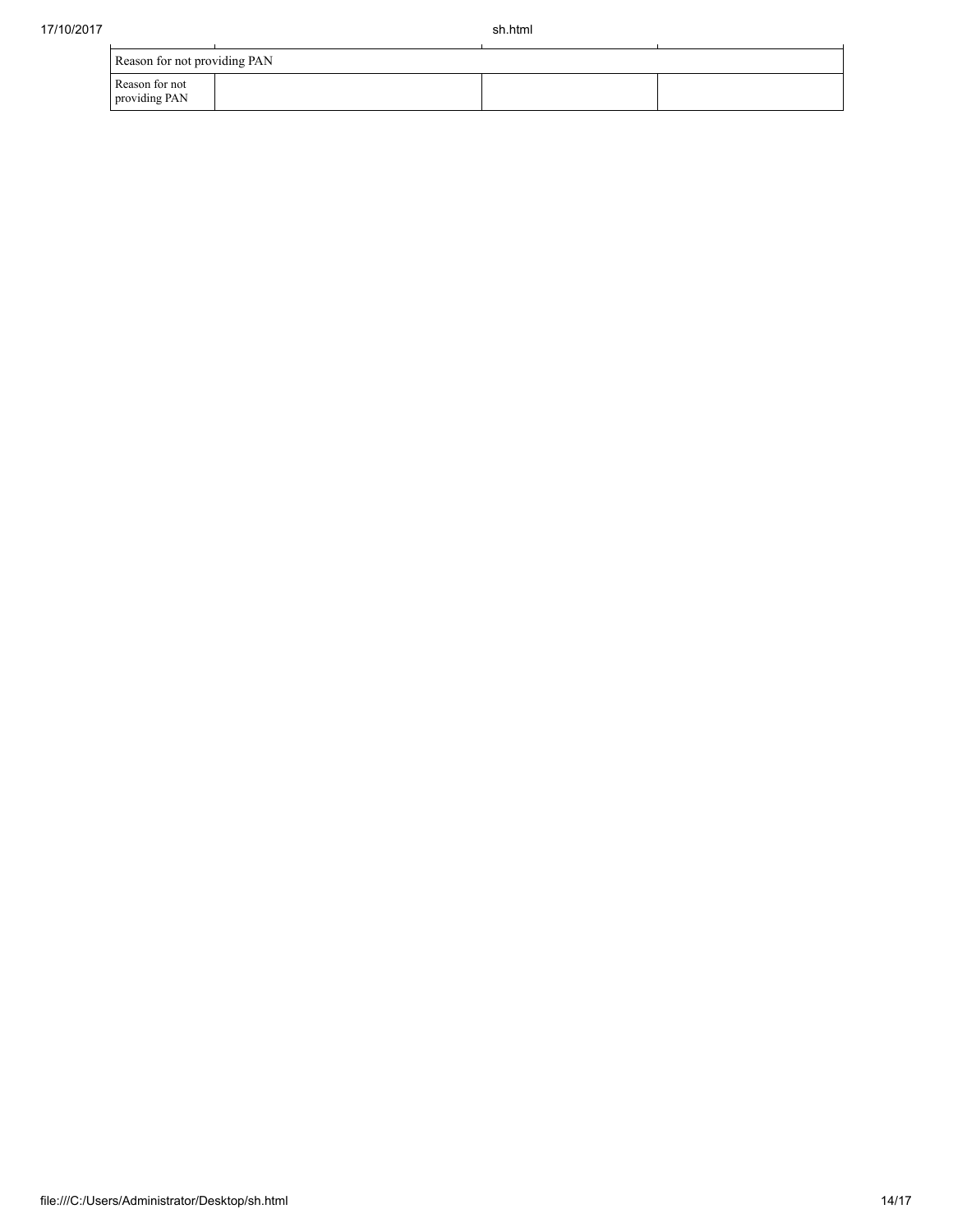| Any Other (specify)                                                                                                                                                                  |                                                               |                |                 |                         |                       |
|--------------------------------------------------------------------------------------------------------------------------------------------------------------------------------------|---------------------------------------------------------------|----------------|-----------------|-------------------------|-----------------------|
| Searial No.                                                                                                                                                                          | $\mathbf{1}$                                                  | $\overline{c}$ | 3               | $\overline{4}$          |                       |
| Category                                                                                                                                                                             | <b>Bodies Corporate</b>                                       | NRI - Repat    | NRI - Non-Repat | <b>Clearing Members</b> |                       |
| Category / More<br>than 1 percentage                                                                                                                                                 | Category                                                      | Category       | Category        | Category                |                       |
| Name of the<br>Shareholders (I)                                                                                                                                                      |                                                               |                |                 |                         | Click here to go back |
| PAN(II)                                                                                                                                                                              |                                                               |                |                 |                         | Total                 |
| No. of the<br>Shareholders (I)                                                                                                                                                       | 101                                                           | 367            | 19              | 13                      | 500                   |
| No. of fully paid<br>up equity shares<br>held (IV)                                                                                                                                   | 95886                                                         | 218478         | 9841            | 2663                    | 326868                |
| No. Of Partly paid-<br>up equity shares<br>held(V)                                                                                                                                   |                                                               |                |                 |                         |                       |
| No. Of shares<br>underlying<br>Depository<br>Receipts (VI)                                                                                                                           |                                                               |                |                 |                         |                       |
| Total nos. shares<br>held $(VII) = (IV) +$<br>$(V)$ + $(VI)$                                                                                                                         | 95886                                                         | 218478         | 9841            | 2663                    | 326868                |
| Shareholding as a<br>% of total no. of<br>shares (calculated<br>as per SCRR,<br>1957) (VIII) As a<br>% of $(A+B+C2)$                                                                 | 1.63                                                          | 3.72           | 0.17            | 0.05                    | 5.57                  |
|                                                                                                                                                                                      | Number of Voting Rights held in each class of securities (IX) |                |                 |                         |                       |
| Class eg: $\mathbf X$                                                                                                                                                                | 95886                                                         | 218478         | 9841            | 2663                    | 326868                |
| Class eg:y                                                                                                                                                                           |                                                               |                |                 |                         |                       |
| Total                                                                                                                                                                                | 95886                                                         | 218478         | 9841            | 2663                    | 326868                |
| Total as a % of<br>Total Voting rights                                                                                                                                               | 1.63                                                          | 3.72           | 0.17            | 0.05                    | 5.57                  |
| No. Of Shares<br>Underlying<br>Outstanding<br>convertible<br>securities $(X)$                                                                                                        |                                                               |                |                 |                         |                       |
| No. of Shares<br>Underlying<br>Outstanding<br>Warrants (Xi)                                                                                                                          |                                                               |                |                 |                         |                       |
| No. Of Shares<br>Underlying<br>Outstanding<br>convertible<br>securities and No.<br>Of Warrants (Xi)<br>(a)                                                                           |                                                               |                |                 |                         |                       |
| Shareholding, as a<br>% assuming full<br>conversion of<br>convertible<br>securities (as a<br>percentage of<br>diluted share<br>capital) (XI)=<br>$(VII)+(X)$ As a %<br>of $(A+B+C2)$ | 1.63                                                          | 3.72           | 0.17            | 0.05                    | 5.57                  |
| Number of Locked in shares (XII)                                                                                                                                                     |                                                               |                |                 |                         |                       |
| No. $(a)$                                                                                                                                                                            |                                                               |                |                 |                         |                       |

file:///C:/Users/Administrator/Desktop/sh.html 15/17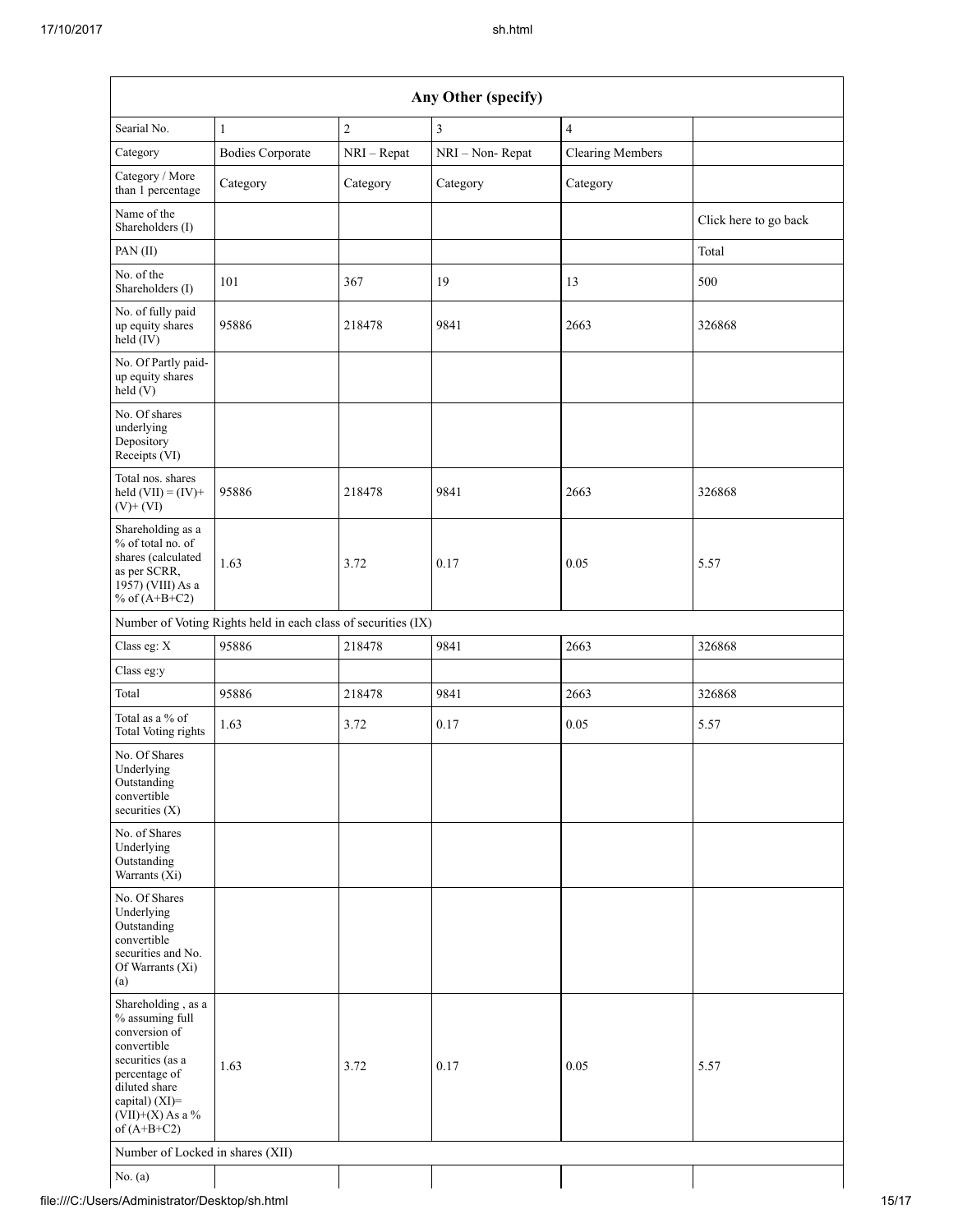| As a % of total<br>Shares held (b)                                   |       |       |      |      |        |
|----------------------------------------------------------------------|-------|-------|------|------|--------|
| Number of equity<br>shares held in<br>dematerialized<br>form $(XIV)$ | 82786 | 33778 | 9841 | 2663 | 129068 |
| Reason for not providing PAN                                         |       |       |      |      |        |
| Reason for not<br>providing PAN                                      |       |       |      |      |        |